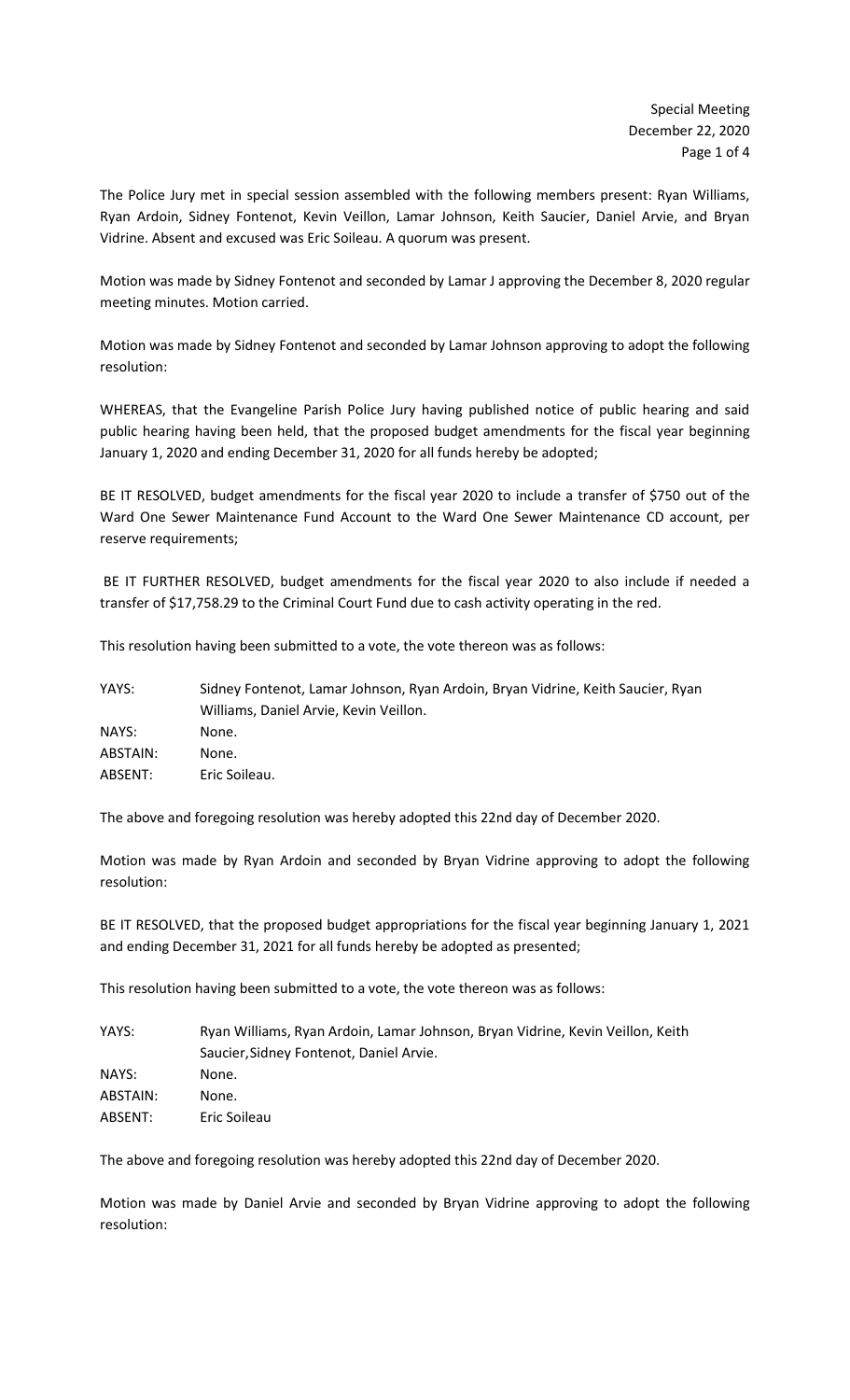WHEREAS, Bids were opened and reviewed on December 22, 2020 for Pest Control Services, Corrugated Polyethylene Pipe, Grader Blades, Hot/Cold Mix, Diesel, Emulsified Asphalt and Expanded Clay Cold Mix; and

THEREFORE, BE IT RESOLVED that the low bids submitted as listed on the tabulation of low bids attached hereto and made a part thereof be and they are hereby accepted beginning January 1, 2021 and ending December 31, 2021.

Above and foregoing, having been submitted to a vote, was unanimously adopted this 22nd day of December 2020.

Motion was made by Ryan Ardoin and seconded by Sidney Fontenot approving to exclude the Jurors from the Workers Compensation Insurance Premium. Motion carried.

Motion was made by Lamar Johnson and seconded by Ryan Ardoin approving the Fiscal Year 2021 Workers Compensation Quote from Louisiana Workers Compensation Corporation. Motion carried.

Motion was made by Lamar Johnson and seconded by Sidney Fontenot approving to reappoint board member Durwin Carter and Blain Pierrottie to the Evangeline Communications District. Motion carried.

Motion was made by Sidney Fontenot and seconded by Lamar Johnson approving the 2021 employee rehire list as submitted. Motion carried.

Motion was made by Sidney Fontenot and seconded by Lamar Johnson approving the 2021 Holiday list as follows:

| Martin Luther King Jr. Day | January 18, 2021                      |
|----------------------------|---------------------------------------|
| President's Day            | February 15, 2021                     |
| Mardi Gras                 | February 16, 2021                     |
| Good Friday                | April 2, 2021                         |
| <b>Memorial Day</b>        | May 31, 2021                          |
| Independence Day           | July 5, 2021                          |
| Labor Day                  | September 6, 2021                     |
| Columbus Day               | October 11, 2021                      |
| Veterans Day               | November 11, 2021                     |
| <b>Thanksgiving Day</b>    | November 25-26, 2021                  |
| Christmas Day              | December 24, 2021                     |
| New Year's Day             | December 31, 2021                     |
| (2) Personnel Days         | To be used during 2021 calendar year. |
|                            |                                       |

Motion carried.

Motion was made by Ryan Ardoin and seconded by Lamar Johnson approving a Cooperative Endeavor Agreement with the Town of Ville Platte to assist with grading on Heritage Road to the animal shelter and sewer department. Motion carried.

Motion was made by Kevin Veillon and seconded by Sidney Fontenot to adopt the following Capital Outlay Plan for the Fiscal Years 2021-2023:

> Evangeline Parish Police Jury Capital Outlay Plan (2021-2023)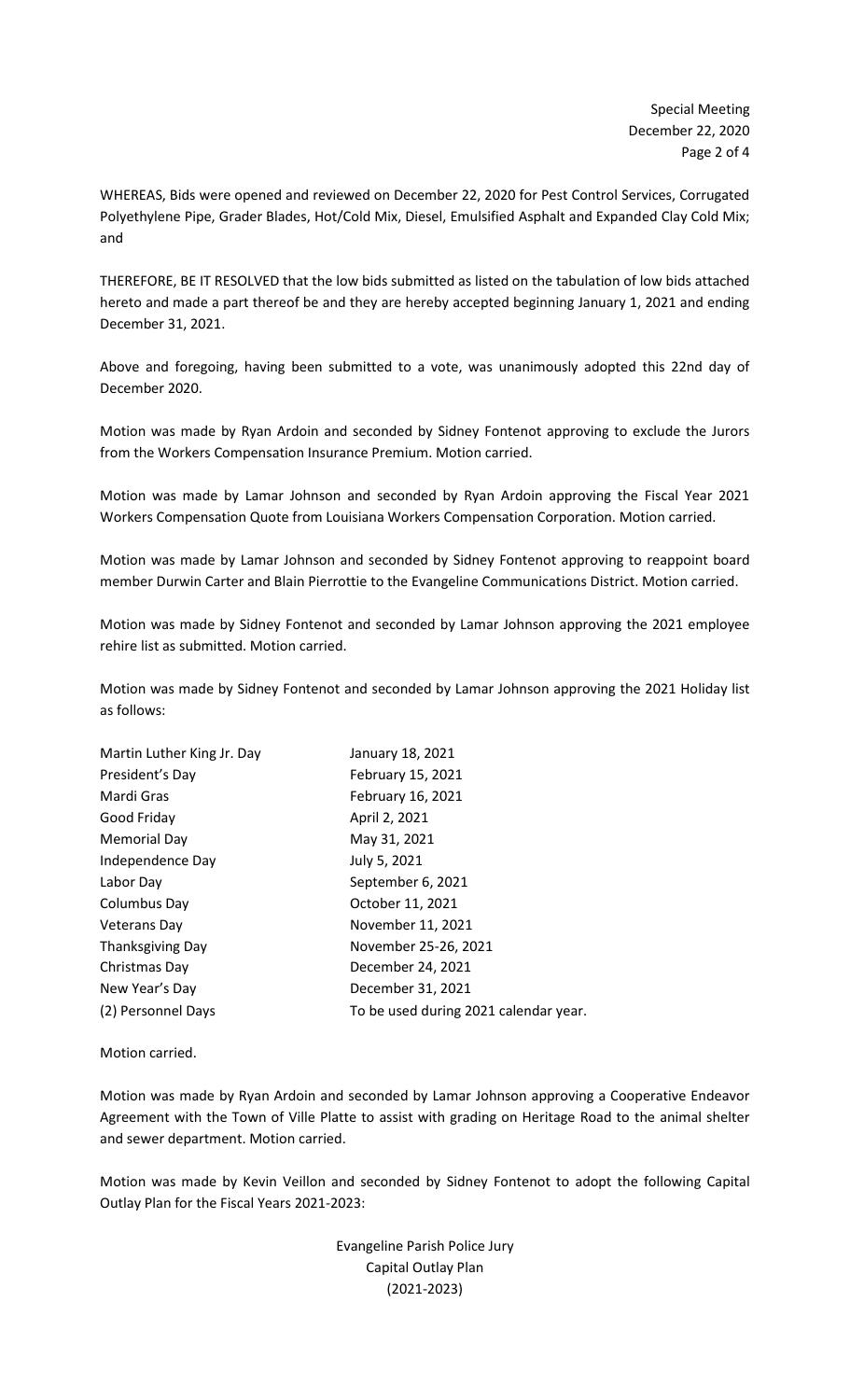## Fiscal Year 2021:

No Capital Improvement Project only Road Maintenance and Roadside Vegetation Maintenance.

## Fiscal Year 2022:

No Capital Improvement Projects only Road Maintenance and Roadside Vegetation Maintenance.

## Fiscal Year 2023:

No Capital Improvement Projects only Road Maintenance and Roadside Vegetation Maintenance.

## Motion carried.

Motion was made by Sidney Fontenot and seconded by Keith Saucier approving to set the January regular meeting to January 11, 2021 at 5:00 p.m. Motion carried.

Public Works Director gave the following report:

• Approve to move region b employee from fund 118 to 117.

Motion was made by Eric Soileau and seconded by Kevin Veillon approving a salary adjustment for employee, McKenzie Malbrew, to be paid from Fund 117, retroactive to December 1, 2020. Motion carried.

• Transfer payment of salaries of three Crooked Creek employees to District Four Road Fund.

Motion was made by Lamar Johnson and seconded by Sidney Fontenot to approve the transfer of payment of salaries for Natasha Holden, Sunnie Veillon, and John Clark to District Four Road Funds. Motion carried.

Parish Engineer, Ronnie Landreneau, gave the following report:

• Due to Hurricane Laura damaging the Region B Yard Facility, a signed inspection is needed to proceed.

Motion was made by Ryan Ardoin and seconded by Lamar Johnson to approve the funding of the Region B facility to be paid out of Parish Transportation Funds until reimbursement from FEMA is received. Motion carried.

Secretary-Treasurer, Donald Bergeron, gave the following report:

• An update was given on Crooked Creek, stating the year has been very good and has up to 20 monthly campers. Due to management going above and beyond a proposal was made to approve a \$200/month pay increase.

Motion was made by Lamar Johnson and seconded by Ryan Ardoin to approve a \$200/month pay increase to Park Manger, Kim Ortego, to be paid out of Crooked Creek funds. Motion carried.

• Approvals to give a .50/hour pay increase to Region C employee, Nolan Soileau and also a \$1.98/hr. increase to Region C employee, Tim Causey.

Motion was made by Sidney Fontenot and seconded by Ryan Ardoin to approve a \$1.98/hour pay increase to Region C employee Tim Causey. Motion carried.